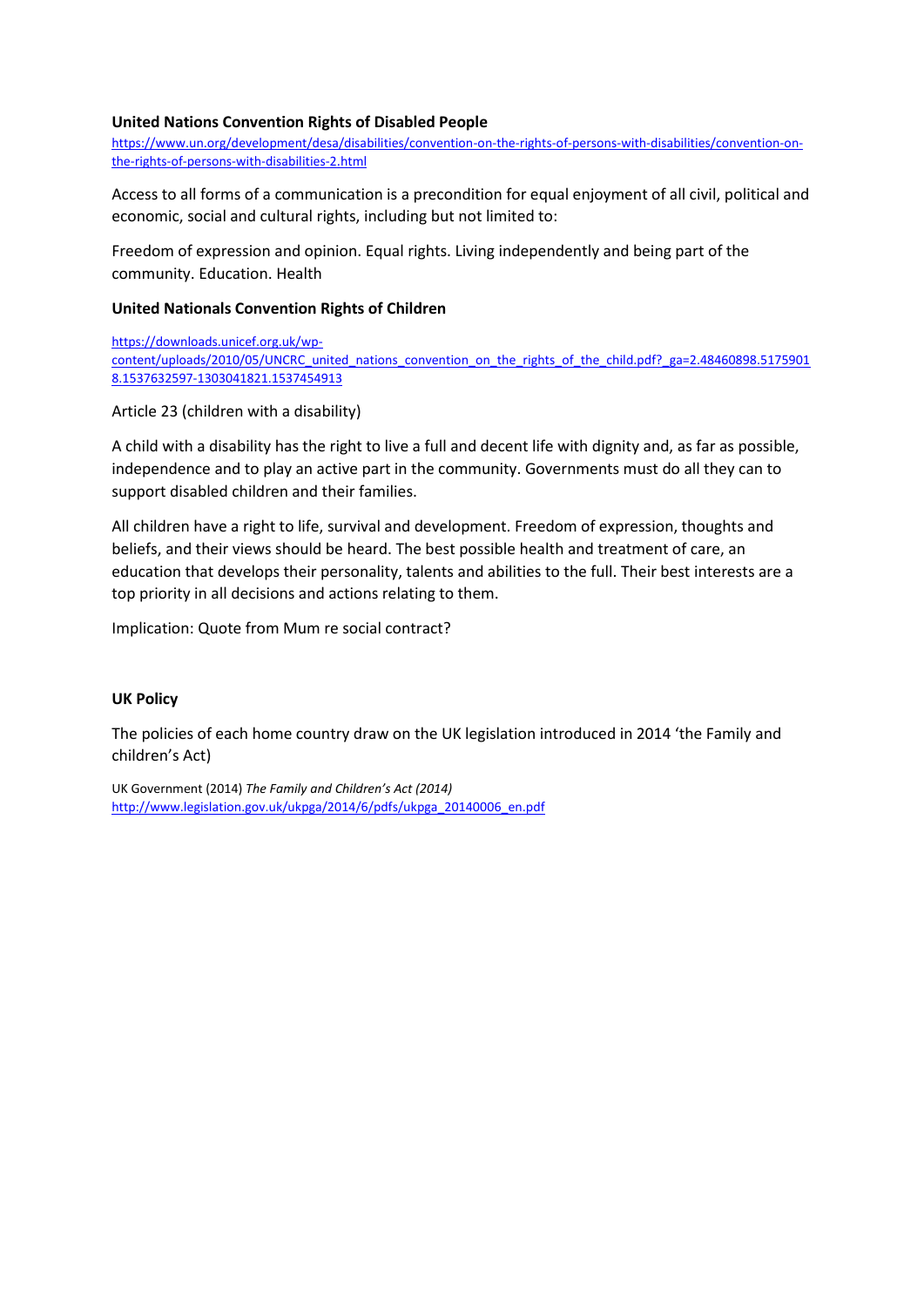# **England Policy**

Department of Education and Department of Health (2014) Special Educational Needs and Disability Code of Practice (2014)

[https://assets.publishing.service.gov.uk/government/uploads/system/uploads/attachment\\_data/file/398815/SEND\\_Code\\_](https://assets.publishing.service.gov.uk/government/uploads/system/uploads/attachment_data/file/398815/SEND_Code_of_Practice_January_2015.pdf) [of\\_Practice\\_January\\_2015.pdf](https://assets.publishing.service.gov.uk/government/uploads/system/uploads/attachment_data/file/398815/SEND_Code_of_Practice_January_2015.pdf)

The Special Educational Needs and Disability Code of Practice (SEND CoP) provides statutory guidance, which means they MUST, to:

#### **Local authorities; all types of school, academies and colleges, early years providers**

# **the national health commissioning board, clinical commissioning groups, NHS Trusts, NHS Foundation Trusts, Local Health boards**

Covers all children 0-25 years with special educational needs and disabilities.

Parents, children and young people must be consulted and participate in decisions made both at an individual and strategic level. **Their views, wishes and feelings MUST be heard**, they must be facilitated to participate. Having a proxy for a child or young person's view is not good enough.

Children and young people must be central to the assessment and planning processes, and have control over decisions about their support. This is a **person centred approach**.

Children from a young age should be enabled to make choices for themselves, to make friends and stay healthy, to achieve educationally and prepare them for adulthood.

Strong **focus on high aspirations and improving outcomes** for children and young people with greater numbers going onto higher education and employment, living independently and participating in society.

Provides guidance on joint planning and commissioning of services to ensure close co-operation between education, health and social care. This includes **joint commissioning specialist support and services such as speech and language therapy and assistive technology**. Where low incidence high cost specialist items are needed such as AAC then these are commissioned centrally by NHS England.

**Local authorities should adopt a key working approach**. The key worker might be from a statutory service, or the voluntary, community, private or independent sector.

The educational focus is on 7 key areas of learning:

**communication and learning** (CoP explicitly notes every child is different and needs change over time)

physical development

**personal, social and emotional development**

**literacy**

mathematics

understanding the world

expressive arts and design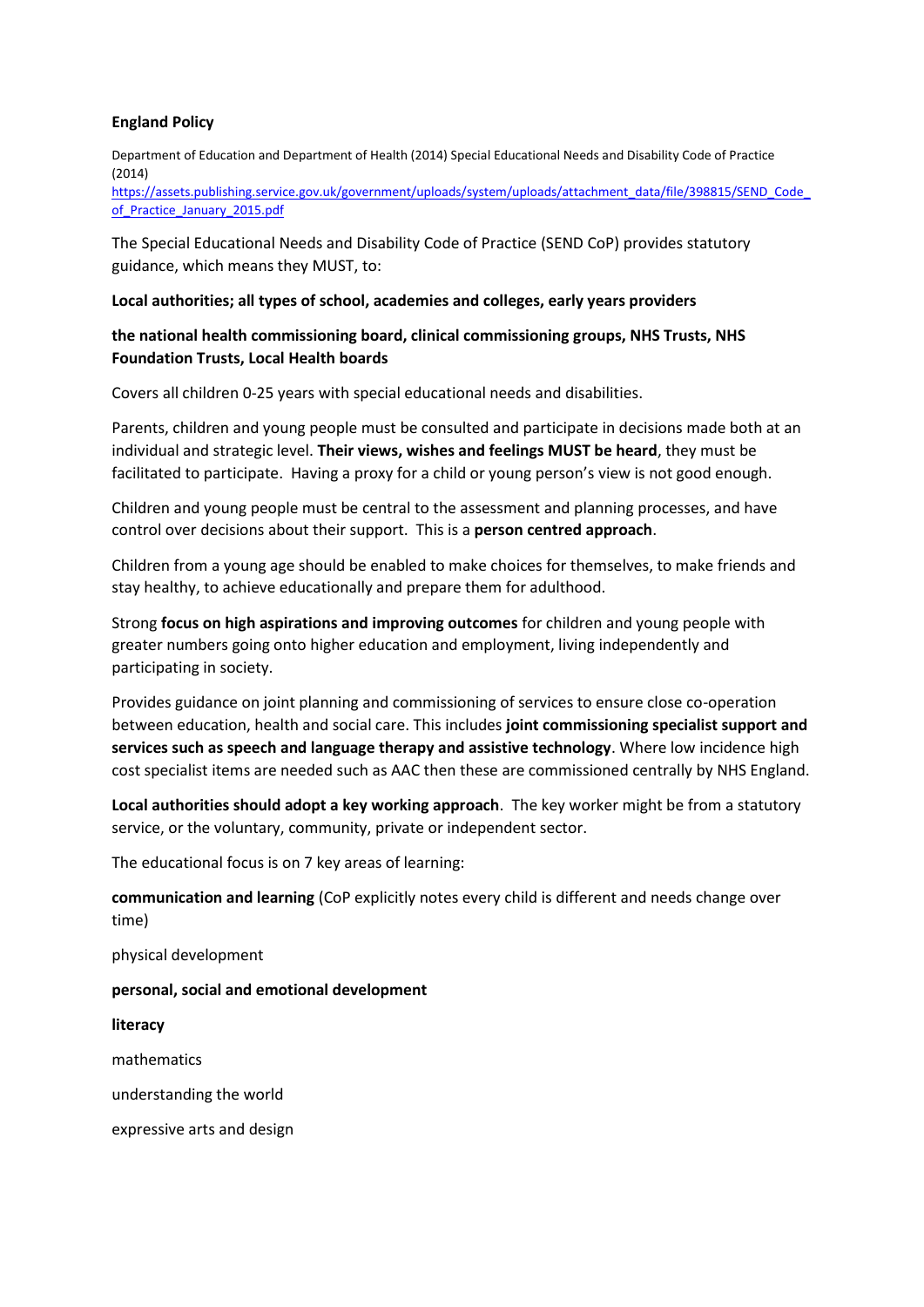At age 2 and 3 years the focus is on communication and learning, physical development and personal, social and emotional development.

The ability to communicate impacts on all 7 key areas of learning.

Both visual and hearing impairments and multi-sensory impairment require specialist support and equipment, as does physical disability. This is not specifically mentioned for speech, language and communication impairment.

# **Data Sets**

HI and VI are recognised as part of the data sets for disability collected by schools, SLCN and particularly need for AAC is not.

Data-sets include but are not restricted to:

- use of out-of-area placements for those with low-incidence needs
- local data on disabled children from the register of disabled children in their area (including those with impaired hearing and vision) which local authorities are required to keep under Schedule 2 of the Children Act 1989. Local authorities should ensure that registers of disabled children and young people, and particularly details of those with a vision or hearing impairment, are kept accurate and up to date, as such low-incidence needs are particularly difficult to plan for from national data sets.

Specialist staff should be qualified whether the cause is HI, VI, Multi-sensory impairments or physical disability.

Specialist teachers and support service

Schools should work closely with the local authority and other providers to agree the range of local services and clear arrangements for making appropriate requests. This might include schools commissioning specialist services directly. Such specialist services include, but are not limited to:

specialist teachers or support services, including specialist teachers with a mandatory qualification for children with hearing and vision impairment , including multi-sensory impairment, and for those with a physical disability. (Those teaching classes of children with sensory impairment **must** hold an appropriate qualification approved by the Secretary of State. Teachers working in an advisory role to support such pupils should also hold the appropriate qualification.)

# Implication:

There are teachers of HI, VI and PSS employed by education. For communication impairments reliance of health partnerships.

Gaining AAC qualifications to teach or work in a school is rare. Mainly SLTs who undertake postgraduate AAC studies as CPD.

If the child or young person is either vision or hearing impaired, or both, the educational advice and information **must** be given after consultation with a person who is qualified to teach pupils or students with these impairments.

Implications:

For a child who needs AAC there is no requirement to consult a specialist teacher (if one exists) about learning language and literacy through the medium of AT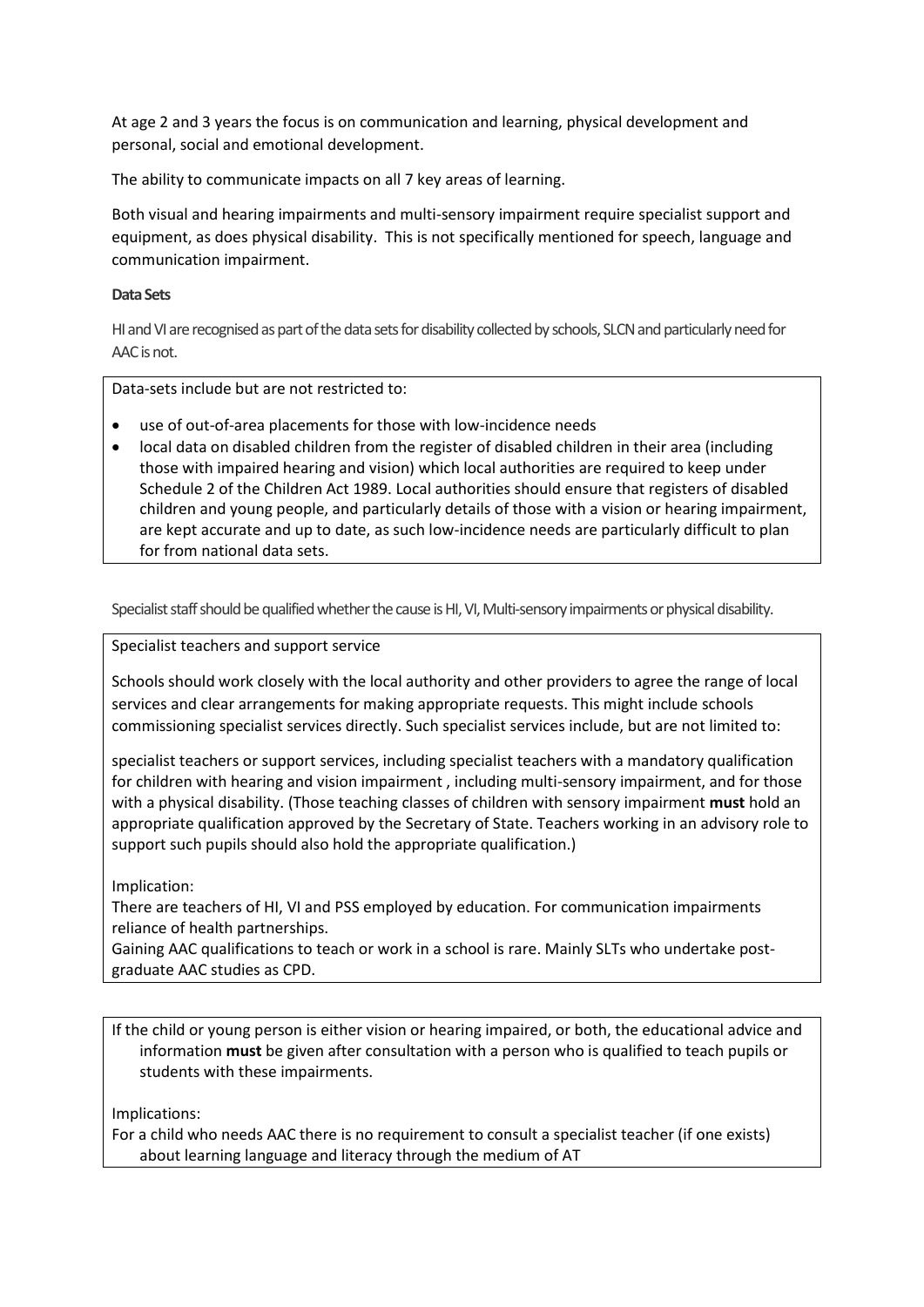Preparing for adulthood should start from the earliest stage, emphasis on year 9 (age 14) for formal planning. EHC plans must be maintained until fully transitioned into adult services and a new plan is in place. Everything done in school supports future independence and community life.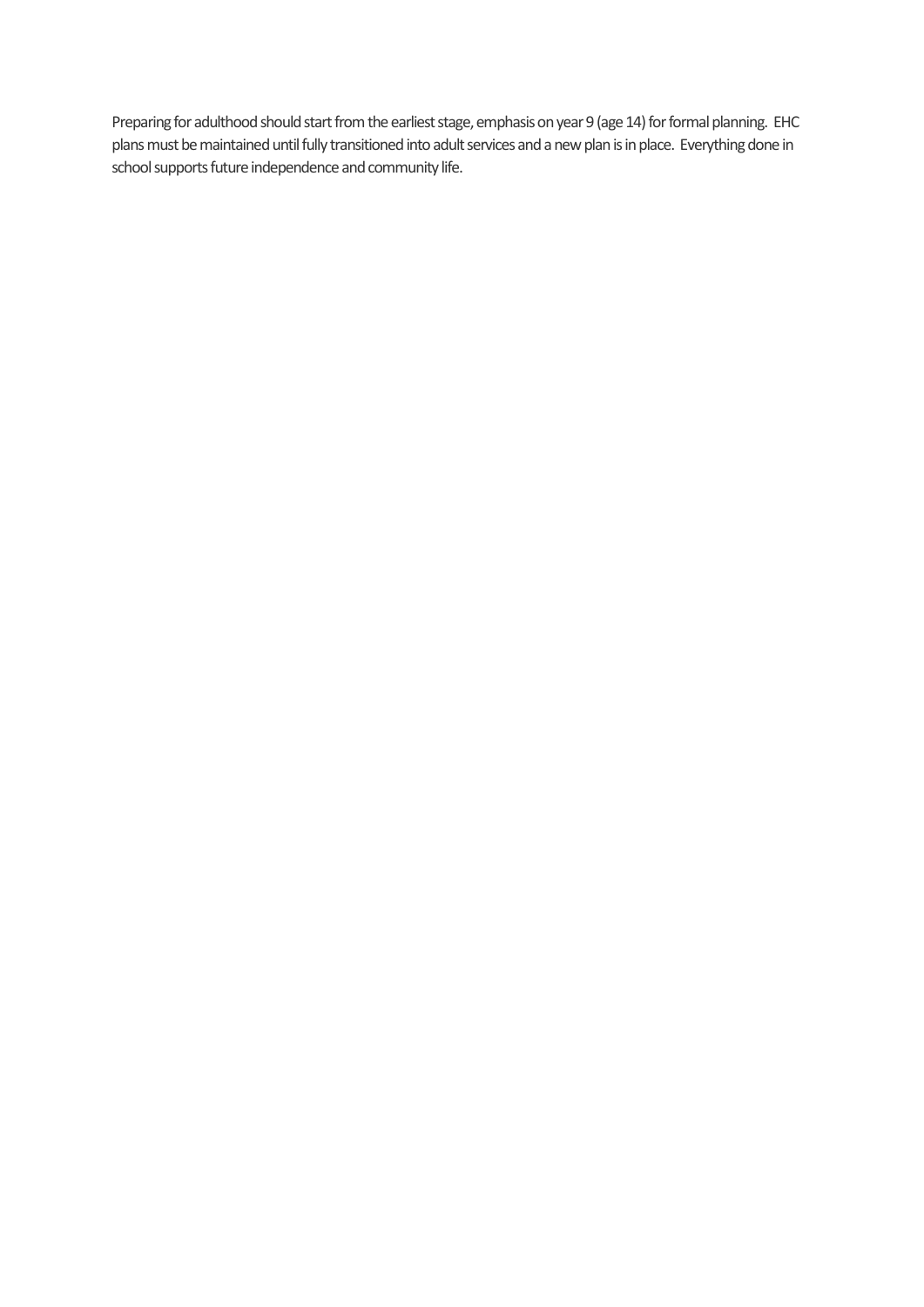# **Scotland**

March 2018 saw the commencement of the Health (Tobacco, Nicotine etc. and Care) (Scotland) Act 2016. This states the National Health Service (Scotland) has a Duty to provide or secure communication equipment and the support needed in using that equipment, to any person who has lost their voice or has difficulty speaking.

The 2018 Guidance on provision and use of equipment is clear, concise and explicit to avoid misunderstanding about types of AAC, that the aim is to allow all those with communication impairment to realise their communication potential with dignity and respect, compassion and being included in their assessments to ensure equipment is appropriate, efficient and safe for them. The stated outcome of provision is improving their daily lives and being part of their community. That the care and support they need is responsive with them being given the opportunity to develop the skills to use AAC and maximise their language and communication potential. This includes supporting their families, carers and friends to learn how to communicate with someone who needs AAC, set up and maintain systems and how to develop the communication skills of an AAC user. For the professionals the training is more comprehensive and should include:

- Strategies for communicating with people who use communication equipment.
- Preparing, adapting and updating communication equipment.
- Developing language and communication competence via the use of communication equipment.
- Identifying and creating opportunities for the person to use their equipment to communicate independently.
- Managing and maintaining the communication equipment.

People who need/use AAC and their extended network of support will be supplied with universal, targeted and specialist support to facilitate skill development. Universal support is awareness raising eg through a workforce, targeted support if for the workforce who are working directly with the person using AAC (multi-agency) and specialist support is from a local and specialist team who are interacting with the person using AAC eg speech and language therapy, teachers etc. This team should be qualified/competent assessed using IPAACKS.

Intervention and support may also take place within differing environments e.g. home, school/college, work, leisure, day care, hospital and any other community settings during everyday activities to allow the person to practice using the communication equipment functionally, in real life situations.

The Scottish Government (2018) *Guidance on the Provision of Communication Equipment and Support in using that Equipment - Our Vision, Principles and Definitions of Communication Equipment and Support*. Available at <https://www.gov.scot/Publications/2018/05/8091>

There is a clear National AAC Core Pathway which encompasses 6 steps: recognised need, assessment period, provision of equipment, support of user, family and professionals, review of progress, and finally going forward. This is by far the most comprehensive of the home countries approaches.

The Scottish Government (2018) *The National Augmentative and Alternative Communication (AAC) Core Pathway.* Available a[t https://www.gov.scot/Publications/2018/08/7472](https://www.gov.scot/Publications/2018/08/7472)

The views of children, young people and parents must be heard and guidance is clear on this and how to achieve it.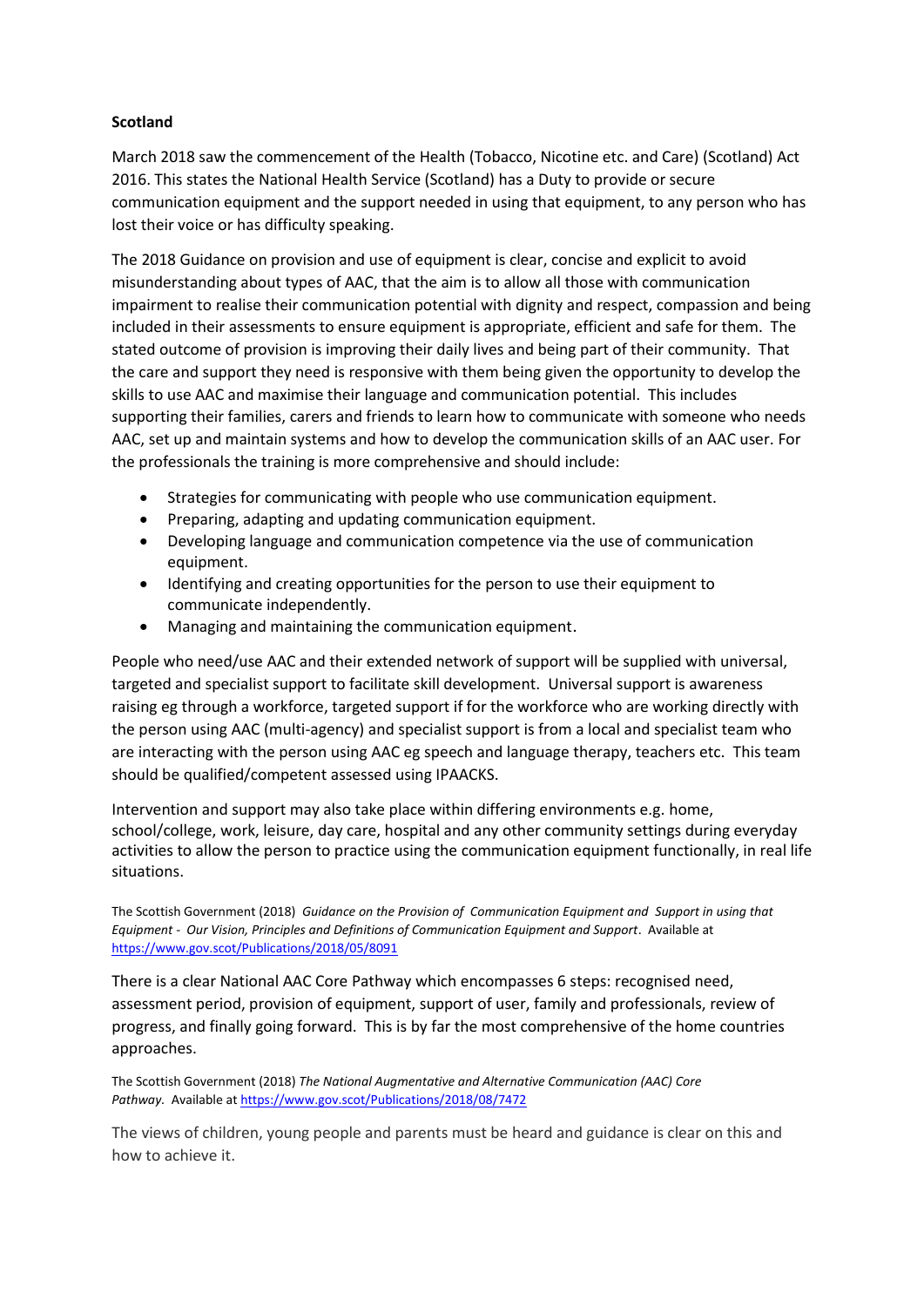Detailed statutory guidance on education supports assessment and provision of AAC, whilst not specifically named (that I can find) the introduction of the new 2018 legislation now underpins this. Cost should not be the primary consideration in determining what provision is to be made**.** 

Children with a coordinated support plan should be provided by education with a co-ordinator (sounds like a keyworker).

The Scottish Government (2017) *Additional support for learning: statutory guidance 2017* Available at [https://beta.gov.scot/publications/supporting-childrens-learning-statutory-guidance-education-additional-support](https://beta.gov.scot/publications/supporting-childrens-learning-statutory-guidance-education-additional-support-learning-scotland/pages/8/)[learning-scotland/pages/8/](https://beta.gov.scot/publications/supporting-childrens-learning-statutory-guidance-education-additional-support-learning-scotland/pages/8/)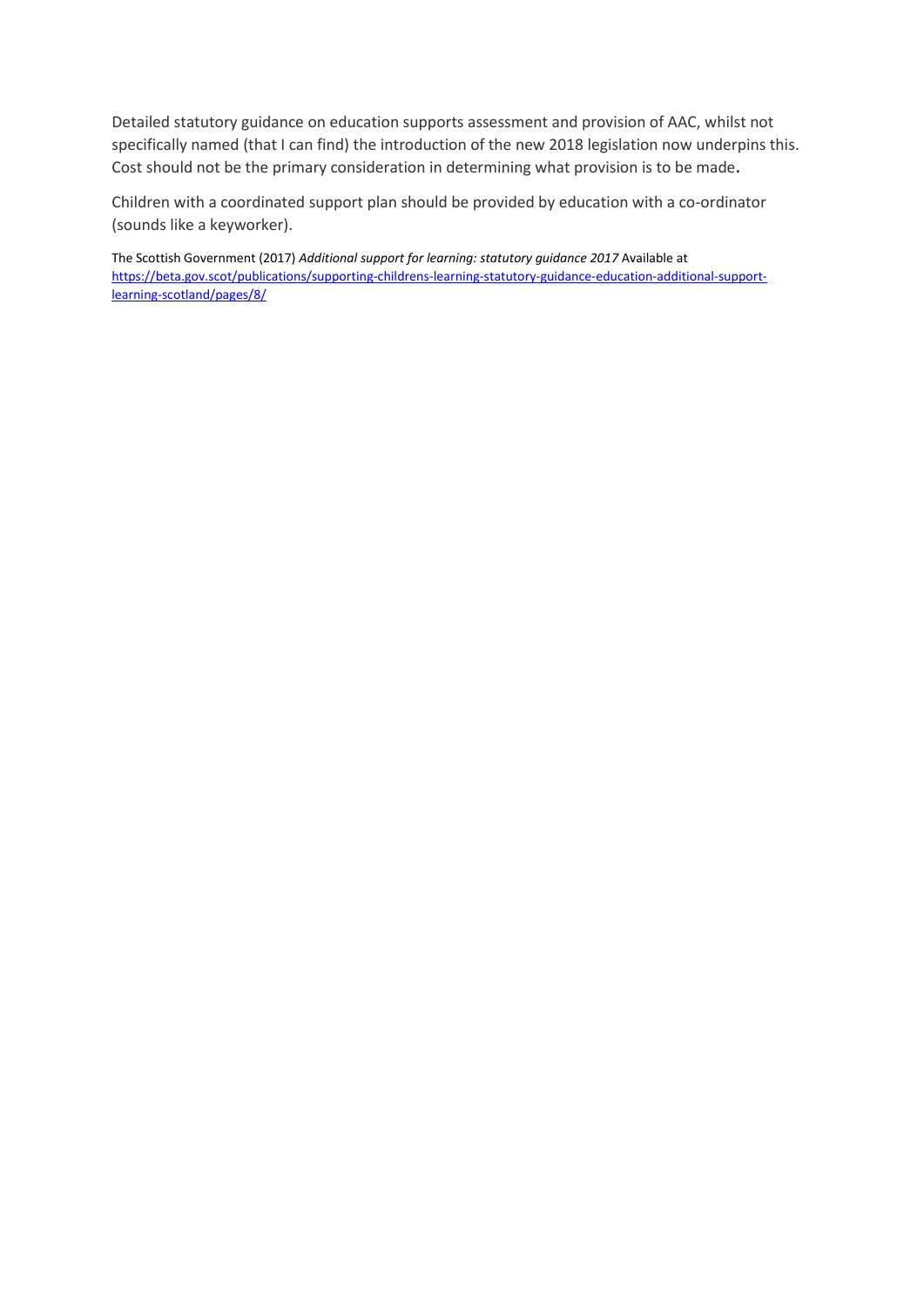# **Wales**

The Additional Learning Needs and Education Tribunal (Wales) Bill was passed by the National Assembly for Wales on 12 December 2017 and became an Act on 24 January 2018 after receiving Royal Assent. This will be launched as a Code of Practice in 2019.

The existing AT guidance for teachers (2015) specifically mentions some children will need help with using augmentative and alternative means of communication and notes a wide range of support required for those with communication impairments may be needed.

Current demand for AAC outstrips funding and staffing, however, the Electronic Assistive Technology Service are working with the Wales Government to develop of robust business plan for the Service.

Welsh Assembly (2018) *Additonal Learning Needs transformation programme*  [https://beta.gov.wales/sites/default/files/publications/2018-09/additional-learning-needs-aln-transformation](https://beta.gov.wales/sites/default/files/publications/2018-09/additional-learning-needs-aln-transformation-programme-v2.pdf)[programme-v2.pdf](https://beta.gov.wales/sites/default/files/publications/2018-09/additional-learning-needs-aln-transformation-programme-v2.pdf)

Welsh government (2015) *Assistive technology guidance for teaching practitioners supporting learners with specific learning difficulty* [https://beta.gov.wales/assistive-technology-guidance-teaching-practitioners-support-learners](https://beta.gov.wales/assistive-technology-guidance-teaching-practitioners-support-learners-specific-learning)[specific-learning](https://beta.gov.wales/assistive-technology-guidance-teaching-practitioners-support-learners-specific-learning)

Welsh Assembly Government (2004) *Special Educational Needs Code of Practice for Wales* [https://beta.gov.wales/sites/default/files/publications/2018-03/special-educational-needs-code-of-practice-for](https://beta.gov.wales/sites/default/files/publications/2018-03/special-educational-needs-code-of-practice-for-wales.pdf)[wales.pdf](https://beta.gov.wales/sites/default/files/publications/2018-03/special-educational-needs-code-of-practice-for-wales.pdf)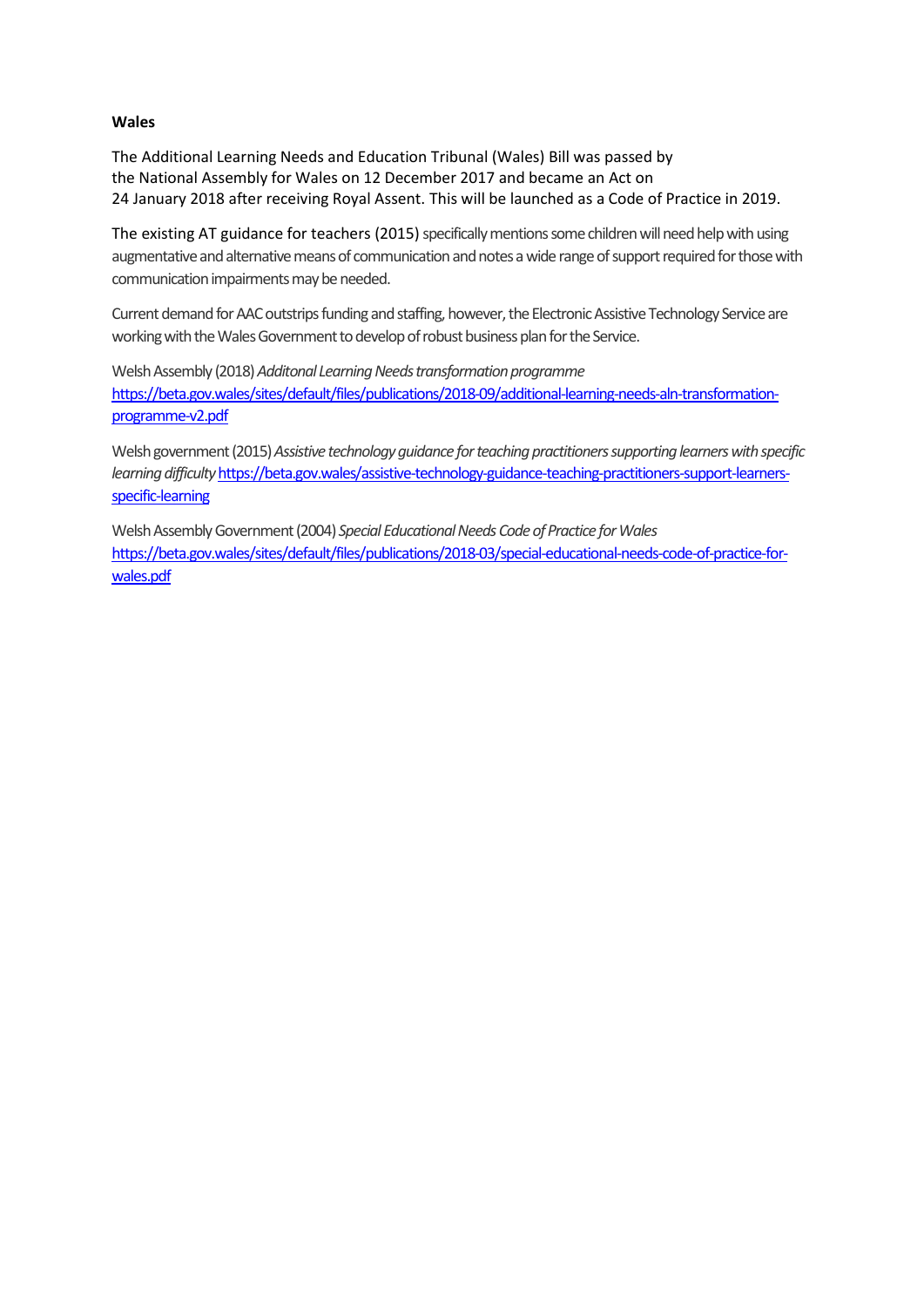#### **Northern Ireland**

The current code of practice is now 20 years old, updated in an addendum in 2005. Recent legislation has been passed under the Special Educational Needs and Disability Act (Northern Ireland) 2016 which is due to be introduced in 2019. At the present time the emphasis is on schools working with parents.

Meanwhile following consultation the Public Health Board and the Health and Social Care Board announced on 1/8/18 immediate funding to reshape the current pathway for AAC services delivered within Health and Social Care Trust based services and more centralised procurement and provision. The new model should be introduced in April 2019.

Department for Education (2005) *Code of practice on the identification and assessment of special educational needs*  <https://www.education-ni.gov.uk/publications/code-practice-identification-and-assessment-special-educational-needs>

Department for Education (2016) *Special Educational Needs and Disability Act (Northern Ireland) 2016 (SEND Act)* <https://www.education-ni.gov.uk/articles/review-special-educational-needs-and-inclusion>